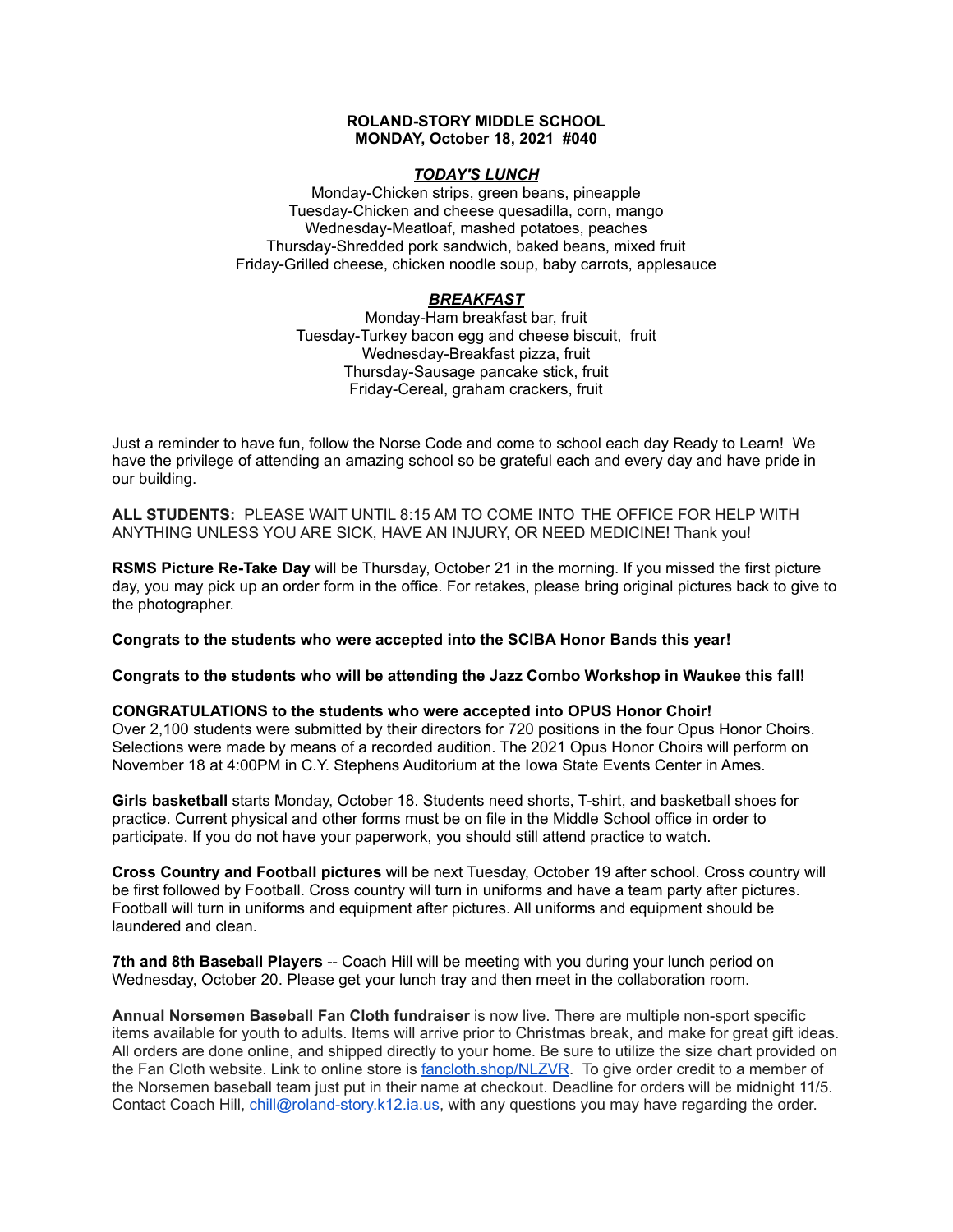**RS Athletic Booster Club - Join Today!** The Roland-Story Athletic Booster Club provides support for RS athletic programs and helps provide resources (such as uniforms, strength coaches, equipment, and facilities upgrades) for student-athletes to meet their full potential on and off the playing field. Membership is made up of businesses, parents, grandparents, friends and other supporters of Roland-Story athletics and our student-athletes. Becoming a member is easy! You can register and pay by card using RevTrak (the system used by the school to pay for registration) at [Roland-Story](https://rolandstory.revtrak.net/Roland-Story-Athletic-Booster-Club/) Athletic Booster Club. You can also fill out a membership card at this week's home varsity football game and next week's home volleyball games (a membership table will be set up by the concession stand each night) or email us at rolandstoryboosters@gmail.com for more information. Now through October 5th, each new membership will be entered into a drawing for a Friday Family Fun Pack (including free admission and concession vouchers for the night of your choice). Join today to help elevate our RS athletic programs to the next level!

**7 th and 8 th Grade Roland Rural Bus Room** please report to Mr. Sheahan's room at 3:30.

**Reminder to all students attending middle school and high school events:** Please come to watch the event and NOT be running around. Remember to demonstrate the Norse Code positively cheering for both teams.

**RSMS to offer "Skip the Trip" Iowa DOT instruction permit knowledge tests** Do you have a student who is ready to take the operator knowledge test to get an Iowa instruction permit to drive? RSMS is now offering the test right here at school as part of the Iowa Department of Transportation's "Skip the Trip" program. In partnering with the Iowa DOT, RSMS can save families time, cost, and the hassle of making a trip to a driver's license service center for testing. Students will be able to take the web-based test in a more familiar environment that works to reduce test anxiety and increase success rates. Tests are overseen by trained school staff to assure the integrity of test results. To be eligible to take the remote knowledge test, your student must be age 14 or older and not currently hold an Iowa instruction permit. Students that have turned 14 prior to the testing date must sign up in the office and have permission given from their parent by either email or phone. Students will have the opportunity to test on the second Tuesday of each month. "Skip the Trip" allows students to take their initial test at school as the first step in getting your student to be a confident driver. Once a student has successfully passed the test, the student will receive an email verifying a successful test. The student brings a copy of the email to the driver's license service center along with the other required documentation that will prove their identity to be issued their instruction permit. Service center staff will verify passing test result emails with Iowa DOT records. Visit [www.iowadot.gov/mvd/realid/success.asp](http://www.iowadot.gov/mvd/realid/success.asp) to determine what documentation to bring with you to receive your student's permit. To prepare for a successful knowledge test, students should study the Iowa Driver's Manual and online practice test, both available at: <https://iowadot.gov/mvd/driverslicense/manuals-and-practice-tests>.

#### **Quote of the Week:**

"Show up. Do what you said you were going to do. Then do a little bit extra. This is how you become exceptional." Unknown

## **R-S MS PRACTICE / SHUTTLE SCHEDULE GIRLS BASKETBALL, CROSS COUNTRY, FOOTBALL**

**OCTOBER 18 - OCTOBER 22 CROSS COUNTRY & FOOTBALL -- TUESDAY ONLY 4:45 / 5:15 GIRLS BASKETBALL -- SHUTTLE @ 5:45 P.M.**

**MONDAY, OCTOBER 18** Girls Basketball 3:40 – 5:30